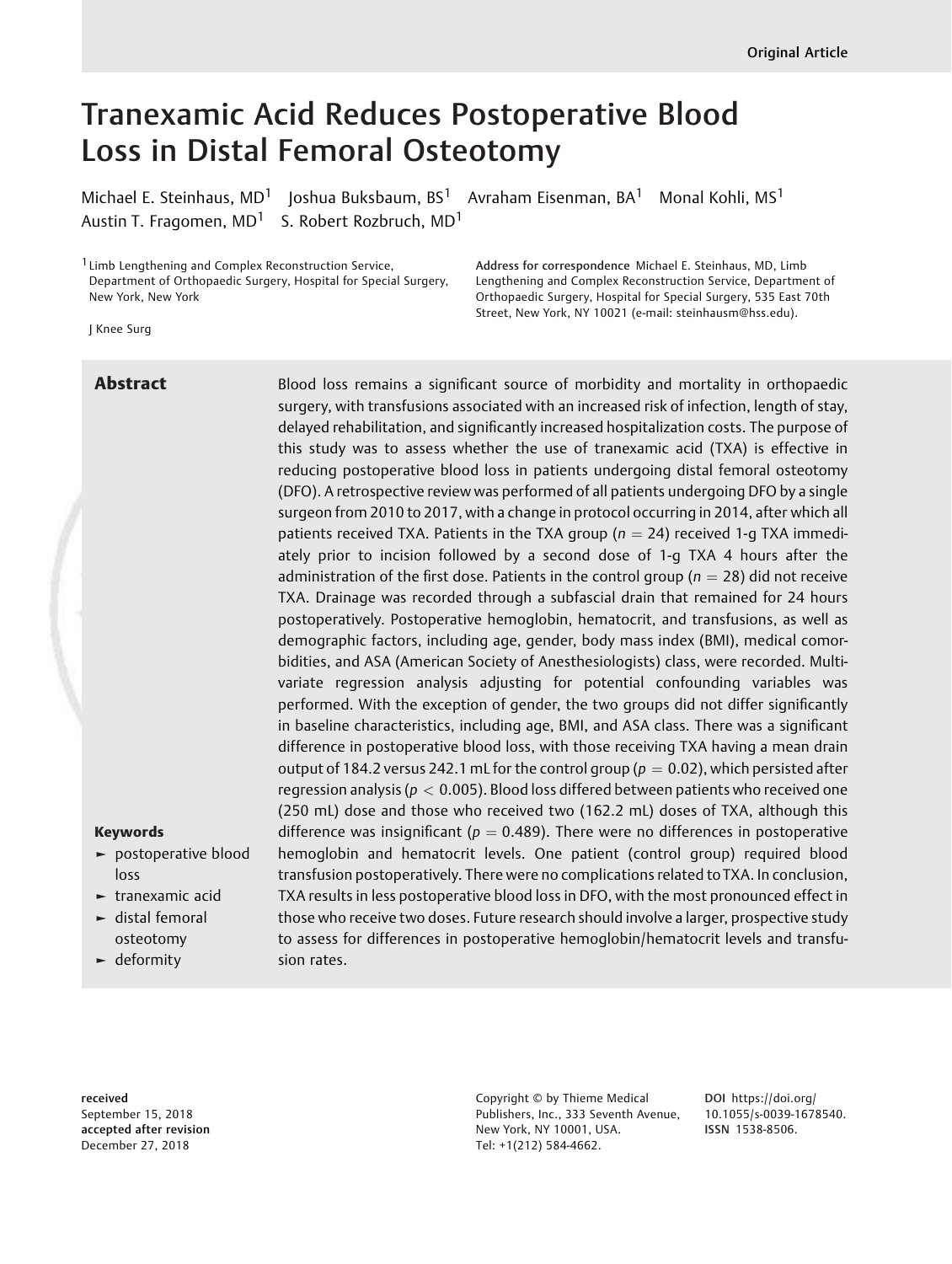Blood loss remains a significant source of morbidity and mortality in orthopaedic surgery, with transfusions associated with an increased risk of bacterial infection, length of stay, delayed rehabilitation, and significantly increased hospitalization costs. $1-9$  In the trauma setting, blood transfusions are also associated with decreased survival and increased risk of mortality  $> 90$  days after hip fracture surgery.<sup>10</sup> In the past, blood transfusions have been quite common postoperatively, with transfusions required in 11 to 67% of arthroplasties,  $11,12$  2 to 36% of spine surgery,<sup>4,13,14</sup> 20 to 60% of hip fractures, and 100% of patients requiring intramedullary nailing for two or more long bone fractures.<sup>15–17</sup> Transfusion requirement in limb realignment at the distal femur is not well documented in the literature, although one study noted a transfusion rate of 31% associated with distal femur fractures in the elderly.<sup>18</sup>

While many strategies have been trialed to reduce blood loss in orthopaedic surgery, tranexamic acid (TXA) has emerged as an inexpensive and effective way to prevent transfusions in a variety of settings. Surgical bleeding is thought to be enhanced by the activation of local fibrinolysis factors, particularly in the setting of a pneumatic tourniquet.<sup>19</sup> TXA, a synthetic lysine analogue, reversibly binds plasminogen, preventing its conversion to plasmin and thus the proteolytic action of degrading fibrin.<sup>20</sup> The benefit of TXA has been acknowledged across multiple surgical disciplines and is used in cardiac surgery, gynecological surgery, and neurosurgery, among others. In orthopaedics, TXA has been most tested in arthroplasty, with numerous studies demonstrating its benefit in total knee arthroplasty  $(TKA)^{21-26}$  and total hip arthroplasty (THA). $27-30$  In the trauma setting, early studies suggest that TXA is safe and effective. In the CRASH-2 (Clinical Randomization of an Antifibrinolytic in Significant Hemorrhage 2) study, more than 20,000 patients were randomized to TXA or placebo, with patients receiving TXA having reduced all-cause mortality and risk of death due to bleeding.<sup>31,32</sup> A recent systematic review reported on TXA use in hip fracture surgery, reporting that intravenous (IV) TXA significantly reduced the blood transfusion requirement without increased risk of thromboembolic (TE) events. $33$ 

While TXA has demonstrated efficacy in these contexts, we know of no prior study assessing its utility in limb deformity. The purpose of this study is to evaluate the benefit of TXA in distal femoral osteotomy (DFO). We hypothesize that patients receiving TXA will have lower postoperative blood loss compared with controls. Establishing the efficacy of TXA in DFO for limb realignment will benefit patients, surgeons, hospitals, and payers alike.

# Methods

Institutional Review Board approval was obtained prior to initiation of the study. A retrospective review was performed on all patients undergoing DFO by a single author (S. R. R.) from 2010 to 2017. For each case, the same protocol was followed. A tourniquet wasinflated prior to incision and deflated after skin closure. A deep, subfascial drain was left in place and removed 24 hours postoperatively, and postoperative drainage was recorded. For the senior author, a change in protocol occurred

in April 2014, when patients began to receive one dose of 1-g TXA immediately prior to incision ( $\pm$  a second dose of 1-g TXA 4 hours following administration of the first dose).

A total of 28 patients underwent DFO without TXA between 2010 and 2014 and were included in the control group. A total of 24 patients underwent DFO with TXA between 2014 and 2017 and were included in the TXA group (6 patients received one dose, 18 patients received two doses). Demographic factors including age, gender, body mass index (BMI), medical comorbidities, and ASA (American Society of Anesthesiologists) class were recorded. The primary outcome measure included total postoperative blood loss as indicated by drain output. Secondary outcomes included postoperative hemoglobin and hematocrit values and postoperative transfusion rate.

#### Statistical Analysis

Demographic variables were compared using Student's t-test and chi-square test. A generalized linear regression model was used to compare the blood loss between the two groups, controlling for potential confounding factors including age, BMI, gender, and ASA class. All analyses were performed using SAS statistical software (SAS Institute Inc., Cary, NC).

# Results

A total of 52 patients met inclusion criteria and were included in the study. Demographic details of the included patients are shown in ►Table 1. Mean age for the control and TXA groups were 40.4 and 41.7 years, respectively. The two groups did not differ significantly in baseline characteristics including age, BMI, and ASA class. The gender distribution did differ significantly, with 5 males and 23 females in the control group compared with 12 males and 12 females in the TXA group ( $p = 0.0138$ ).

Postoperative blood loss, and pre- and postoperative hemoglobin and hematocrit levels were assessed and are shown in ►Fig. 1A–C. There was a significant difference in postoperative blood loss, with those receiving TXA (one dose or two doses) having a mean drain output of 184.2 mL (range: 0–500 mL) compared with 242.1 mL (range: 50–530 mL) for the control group ( $p = 0.02$ ). This significant difference persisted after regression analysis ( $p < 0.005$ ). There were no significant differences in postoperative hemoglobin and hematocrit levels between patients receiving TXA and the controls.

Table 1 Patient demographics

|                         | Control<br>$(n = 28)$ | TXA ( $n = 24$ )  | p-Value |
|-------------------------|-----------------------|-------------------|---------|
| Age (years)             | $40.36 + 16.35$       | $41.71 \pm 17.18$ | 0.7729  |
| BMI ( $\text{kg/m}^2$ ) | $29.12 \pm 5.96$      | $26.76 \pm 4.97$  | 0.1318  |
| Sex<br>(male:female)    | 5:23                  | 12:12             | 0.0138  |
| ASA class<br>(1/11/111) | 7/18/3                | 4/19/1            | 0.5295  |

Abbreviations: ASA, American Society of Anesthesiologists; BMI, body mass index; TXA, tranexamic acid.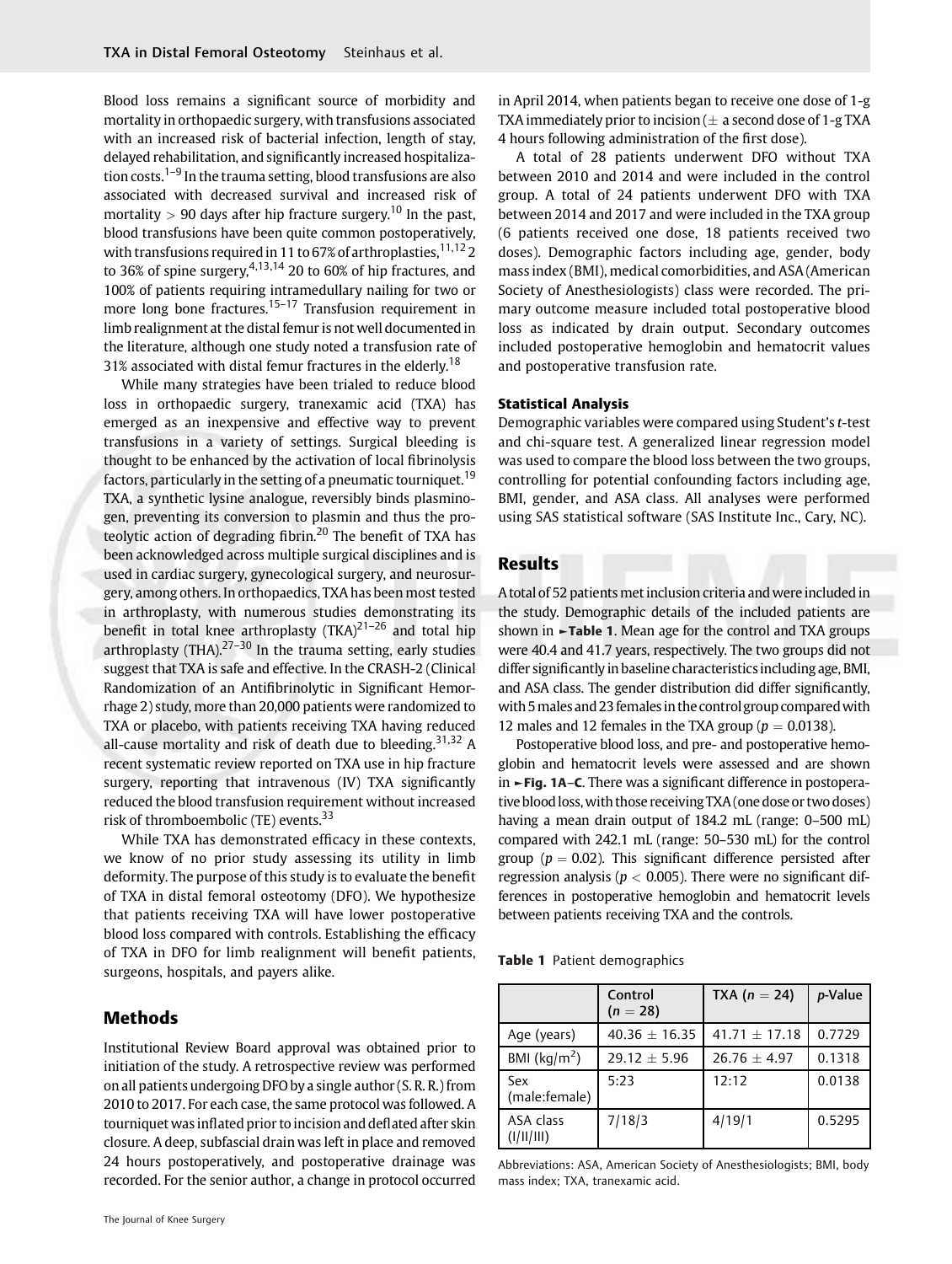



Fig. 1 (A) Mean postoperative blood loss: there was a significant difference in postoperative blood loss, with those receiving tranexamic acid (TXA; one dose or two doses) having a mean drain output of 184.2 mL compared with 242.1 mL for those in the control group  $(p = 0.02)$ . (B) Mean preoperative and postoperative hemoglobin: no significant difference was found in preoperative or postoperative hemoglobin values between controls and those who received TXA (one dose or two doses). (C) Mean preoperative and postoperative hematocrit: no significant difference was found in preoperative or postoperative hematocrit values between controls and those who received TXA (one dose or two doses).

When stratified by dosing regimen, those receiving two doses of TXA had a significant decrease in postoperative blood loss (162.2 mL) compared with the controls (242.1 mL;  $p = 0.014$ ), although this difference was not present for patients who received only one dose of TXA (250 mL). No differences were found in hemoglobin or hematocrit levels when stratified by dosing regimen. One patient in the control group required blood transfusion postoperatively, whereas no patients in the TXA group required transfusion. There were no complications, including deep venous thrombosis, related to the use of TXA.

# **Discussion**

The results of our study demonstrate that the administration of TXA decreases postoperative blood loss in the setting of DFO. Specifically, patients receiving TXA had a mean postoperative blood loss approximately 25% less than patients who did not receive TXA. When stratified by dosing, we found that patients who received two doses of TXA had significantly less blood loss than those in the control group, whereas patients who received only one dose of TXA intraoperatively showed no such difference.

TXA has been studied extensively, consistently demonstrating efficacy in the hip and knee arthroplasty literature. In a meta-analysis of randomized controlled trials (RCTs) in primary TKA, Yang et al reported a decrease in blood loss of 504 mL and reduction in transfusion by 1.43 units per patient associated with the use of IV TXA. $26$  Similarly, in their metaanalysis of RCTs studying TXA use in THA, Sukeik et al noted a reduction in total blood loss of 289 mL and a significant reduction in transfusion rate for patients receiving TXA.<sup>34</sup> Reducing the transfusion rate has had a transformational effect in arthroplasty. Prior to the popularization of TXA in arthroplasty, allogeneic transfusions were quite common, with transfusion rates of 11 to  $67\%$ ,  $^{11,12}$  whereas a recent study on IV and topical TXA in TKA reported transfusion rates of 0.6 and 1.6%, respectively.<sup>35</sup>

The appropriate dose of TXA in DFO remains to be seen. According to the results of our study, patients who received two doses of TXA had significantly lower blood loss than those in the control group, whereas those who received only one dose did not. Several others have studied TXA dosing, generally reporting increased effect with higher doses of TXA. Alshryda et al<sup>36</sup> performed a meta-analysis of RCTs in primary TKA, with subgroup analysis demonstrating that high-dose  $(>4 g)$  TXA may be significantly associated with reduction in blood transfusion (risk ratio: 5.33). Similarly, Tanaka et al found that TXA had the greatest effect in reducing blood loss and maintaining greater postoperative hemoglobin in TKA when it was given preoperatively and again on deflation of the tourniquet compared with a single dose of TXA,<sup>25</sup> and Maniar et al found that adjuvant doses (either preoperatively, or preoperatively and postoperatively) resulted in significantly reduced drain loss compared with controls, whereas one dose (10 mg/kg) given intraoperatively was ineffective.<sup>37</sup> Interestingly, when analyzing total blood loss, these authors found that patients who had an additional dose of TXA preoperatively had a reduction in total blood loss compared with controls, whereas those with an additional dose postoperatively did not, suggesting that preoperative TXA administration has advantages over postoperative administration. Others, however, have found no benefit to additional TXA doses. Lin et al, for example, found no difference in total blood loss or transfusion rate between two doses (preoperative and intraoperative) compared with a single intraoperative dose in minimally invasive TKA.<sup>38</sup> Ker et al performed a meta-analysis of TXA use across multiple disciplines and found a poor dose–response relationship between TXA dose and blood loss, noting that a total dose of 1 g was sufficient for most adults.<sup>39</sup> While we did detect a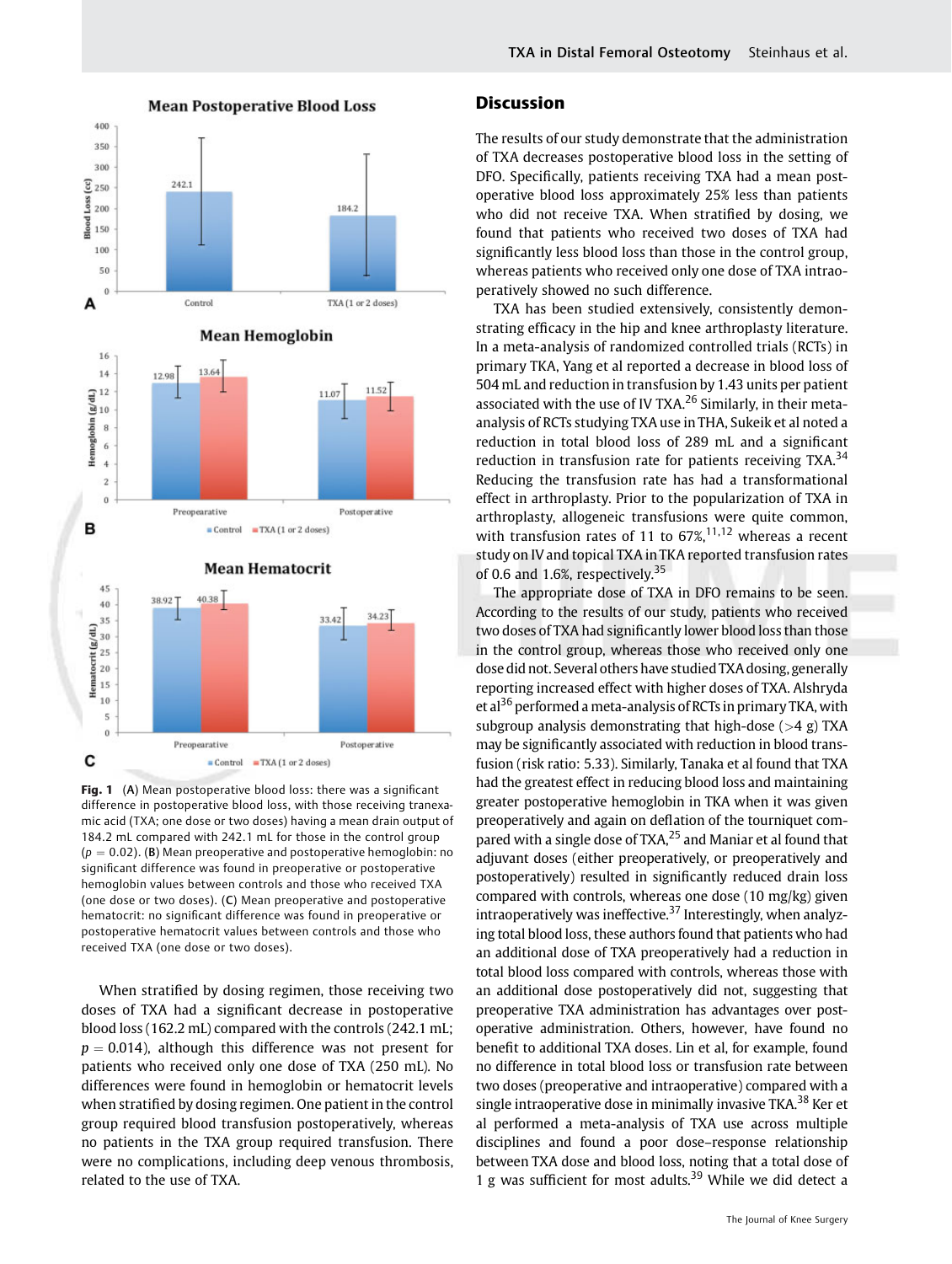significant decrease in blood loss for the patients who received only one dose, this group was very small, comprising only six patients. Therefore, we feel that we were unable to draw conclusions about the effect of one dose of TXA based on these results and that this should be a topic of further research.

Not only has TXA shown efficacy broadly, but experience to date has also demonstrated its favorable safety profile. The risk of TE disease is the primary concern for patients who receive TXA, which was assessed in a recent study.<sup>40</sup> Madsen et al performed a retrospective review of more 3,000 patients undergoing THA or TKA, of which the majority (87.6%) received TXA preoperatively, and found a 1% risk of TE event, with no difference between patients who received TXA and those who did not. Within the TXA group, the authors found that higher age (odds ratio [OR]: 1.06) and particularly cardiovascular disease (OR: 4.78) were significantly correlated with the likelihood of having a TE event. Yang et al reported similar findings in a meta-analysis of RCTs in primary TKA, noting no difference in prothrombin time, activated partial thromboplastin time, deep vein thrombosis, or pulmonary embolus between TXA and placebo.<sup>26</sup> Similarly, another group performed a meta-analysis on RCTs of TXA use in TKA and THA, reporting no increased risk for VTE associated with TXA.<sup>41</sup> Finally, in their large retrospective cohort study of more than 800,000 hip and knee arthroplasty patients, TXA was associated with no increased risk of VTE.<sup>42</sup> We had no such complications in our cohort, which is consistent with prior literature demonstrating the favorable safety profile of TXA.

Our study has several limitations. First, this was not a prospective study but a retrospective review and therefore is limited by potential bias conferred by this type of study. There was a difference in the baseline gender composition between the two groups that we do not expect would bias the results in either direction; otherwise, no significant baseline differences were identified. Furthermore, while this was a retrospective study, the difference in treatment represented a protocol shift in the management of these patients, where all patients after a certain date received TXA, perhaps limiting the bias of the study's retrospective nature. Second, there are limitations associated with the use of postoperative drain output as a proxy for postoperative blood loss, including small variations in how much blood collects in the drains or precise times the drains were removed, as well as the potential for the drains to clot off. Finally, we are limited by the small sample size of our cohort, specifically regarding drawing conclusions about differences in TXA dosing. A larger, prospective, randomized study would help to elucidate these differences and limit the drawbacks of our study design.

# Conclusions

While TXA has been studied extensively in the arthroplasty literature, to our knowledge, this is the first study to report on the efficacy of TXA in the setting of distal femur osteotomy for limb realignment. As hypothesized, we found that TXA use is effective in reducing postoperative blood loss without associated complications. Given the small nature of our

#### **Note**

Investigation was performed at the Department of Orthopaedic Surgery, Hospital for Special Surgery, New York, NY.

Conflict of Interest None.

#### References

- 1 Hill GE, Frawley WH, Griffith KE, Forestner JE, Minei JP. Allogeneic blood transfusion increases the risk of postoperative bacterial infection: a meta-analysis. J Trauma 2003;54(05):908–914
- 2 Saleh A, Small T, Chandran Pillai AL, Schiltz NK, Klika AK, Barsoum WK. Allogenic blood transfusion following total hip arthroplasty: results from the nationwide inpatient sample, 2000 to 2009. J Bone Joint Surg Am 2014;96(18):e155
- 3 Shokoohi A, Stanworth S, Mistry D, Lamb S, Staves J, Murphy MF. The risks of red cell transfusion for hip fracture surgery in the elderly. Vox Sang 2012;103(03):223–230
- 4 Basques BA, Anandasivam NS, Webb ML, et al. Risk factors for blood transfusion with primary posterior lumbar fusion. Spine 2015;40(22):1792–1797
- 5 Kato S, Chikuda H, Ohya J, et al. Risk of infectious complications associated with blood transfusion in elective spinal surgery-a propensity score matched analysis. Spine J 2016;16(01):55–60
- 6 Kumar N, Chen Y, Nath C, Liu EH. What is the role of autologous blood transfusion in major spine surgery? Am J Orthop 2012;41 (06):E89–E95
- 7 Blanchette CM, Wang PF, Joshi AV, Asmussen M, Saunders W, Kruse P. Cost and utilization of blood transfusion associated with spinal surgeries in the United States. Eur Spine J 2007;16(03):353–363
- 8 Cushner FD, Friedman RJ. Blood loss in total knee arthroplasty. Clin Orthop Relat Res 1991;(269):98–101
- 9 Sehat KR, Evans R, Newman JH. How much blood is really lost in total knee arthroplasty? Correct blood loss management should take hidden loss into account. Knee 2000;7(03):151–155
- 10 Engoren M, Mitchell E, Perring P, Sferra J. The effect of erythrocyte blood transfusions on survival after surgery forhip fracture. J Trauma 2008;65(06):1411–1415
- 11 Bierbaum BE, Callaghan JJ, Galante JO, Rubash HE, Tooms RE, Welch RB. An analysis of blood management in patients having a total hip or knee arthroplasty. J Bone Joint Surg Am 1999;81(01):2–10
- 12 Noticewala MS, Nyce JD, Wang W, Geller JA, Macaulay W. Predicting need for allogeneic transfusion after total knee arthroplasty. J Arthroplasty 2012;27(06):961–967
- 13 Morcos MW, Jiang F, McIntosh G, et al. Predictors of blood transfusion in posterior lumbar spinal fusion: a Canadian Spine Outcome and Research Network Study. Spine 2018;43(01): E35–E39
- 14 Tse EY, Cheung WY, Ng KF, Luk KD. Reducing perioperative blood loss and allogeneic blood transfusion in patients undergoing major spine surgery. J Bone Joint Surg Am 2011;93(13):1268–1277
- 15 Emara WM, Moez KK, Elkhouly AH. Topical versus intravenous tranexamic acid as a blood conservation intervention for reduction of post-operative bleeding in hemiarthroplasty. Anesth Essays Res 2014;8(01):48–53
- 16 Lee C, Freeman R, Edmondson M, Rogers BA. The efficacy of tranexamic acid in hip hemiarthroplasty surgery: an observational cohort study. Injury 2015;46(10):1978–1982
- 17 Sabboubeh A, Banaszkiewicz PA, McLeod I, Ashcroft GP, Maffulli N. Intramedullary nailing of multiple long-bone fractures of the